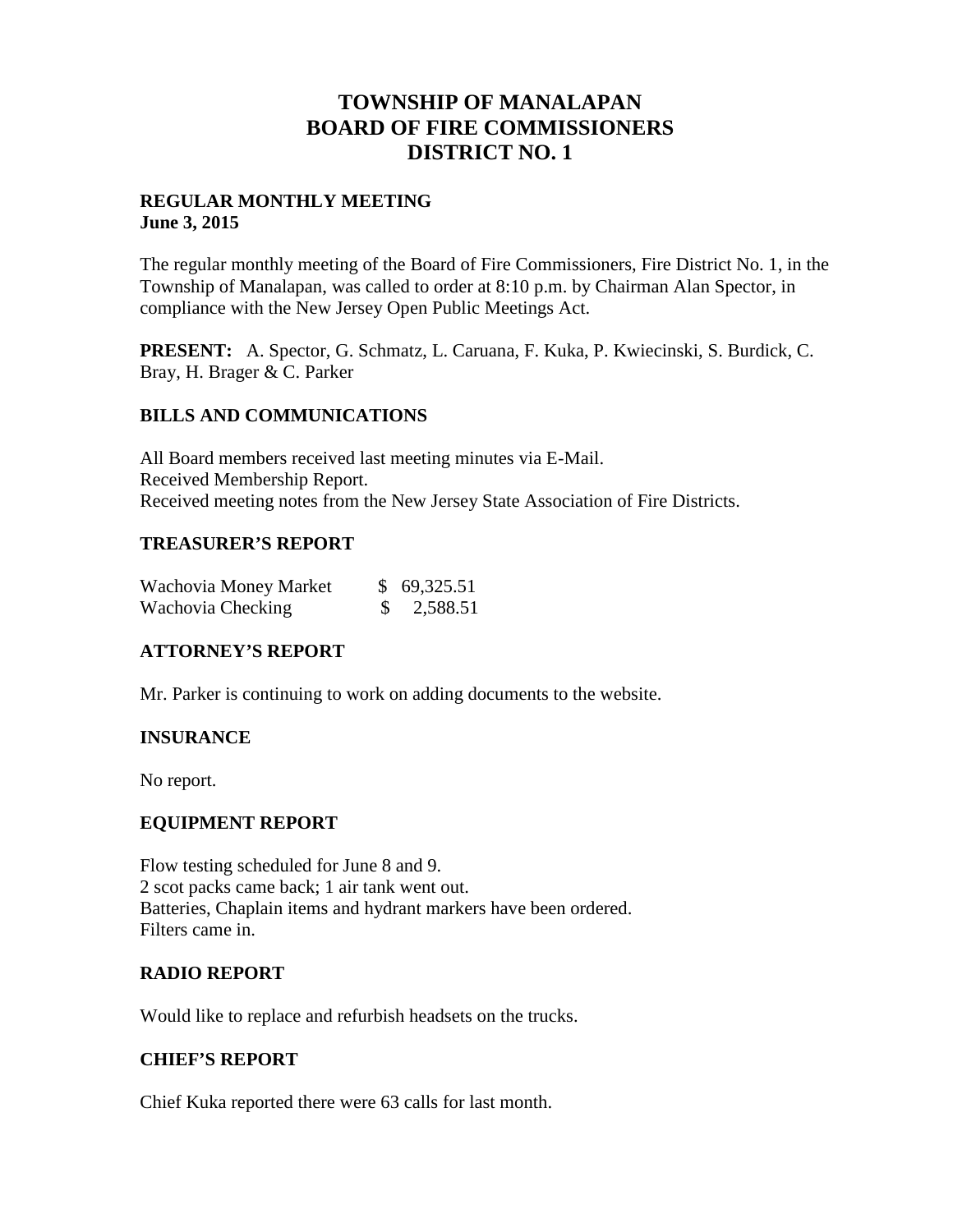## **TRUCK REPORT**

A few leaks were taken care of on the trucks. There are 2 minor issues with the pumps on 26-1-73 and 26-1-91. Service on all trucks to take place this month. Received results from hose testing.

## **ASSOCIATION REPORT**

Will have Central Jersey Irrigation come and start up sprinkler system.

#### **TRUSTEES' REPORT**

No report.

## **OLD BUSINESS**

See attached.

#### **NEW BUSINESS**

Commissioner Schmatz made a motion to pay all vouchers; this was seconded by Commissioner Caruana. All voted aye.

Commissioner Spector made a motion not to exceed \$1,000 to install a door strike and necessary hardware on gym door at the Satellite; this was seconded by Commissioner Schmatz. All voted aye.

Commissioner Schmatz made a motion not to exceed \$550.00 to purchase a Chaplain and Commissioners shields; this was seconded by Commissioner Caruana. All voted aye.

Commissioner Spector made a motion not to exceed \$2,000 to purchase 3 headsets and refurbish 6 headsets; this was seconded by Commissioner Caruana. All voted aye.

Commissioner Spector made a motion not to exceed \$2,400 to replace the routers in both houses; this was seconded by Commissioner Schmatz. All voted aye.

Commissioner Spector made a motion not to exceed \$1,000 for line striping the parking lot at the Satellite; this was seconded by Commissioner Schmatz. All voted aye.

Meeting opened to the public at 8:30 P.M.

A motion was made by Commissioner Spector to adjourn; it was seconded by Commissioner Kelly and all voted aye.

Meeting adjourned at 8:31 P.M.

Respectfully submitted, George Schmatz, Treasurer